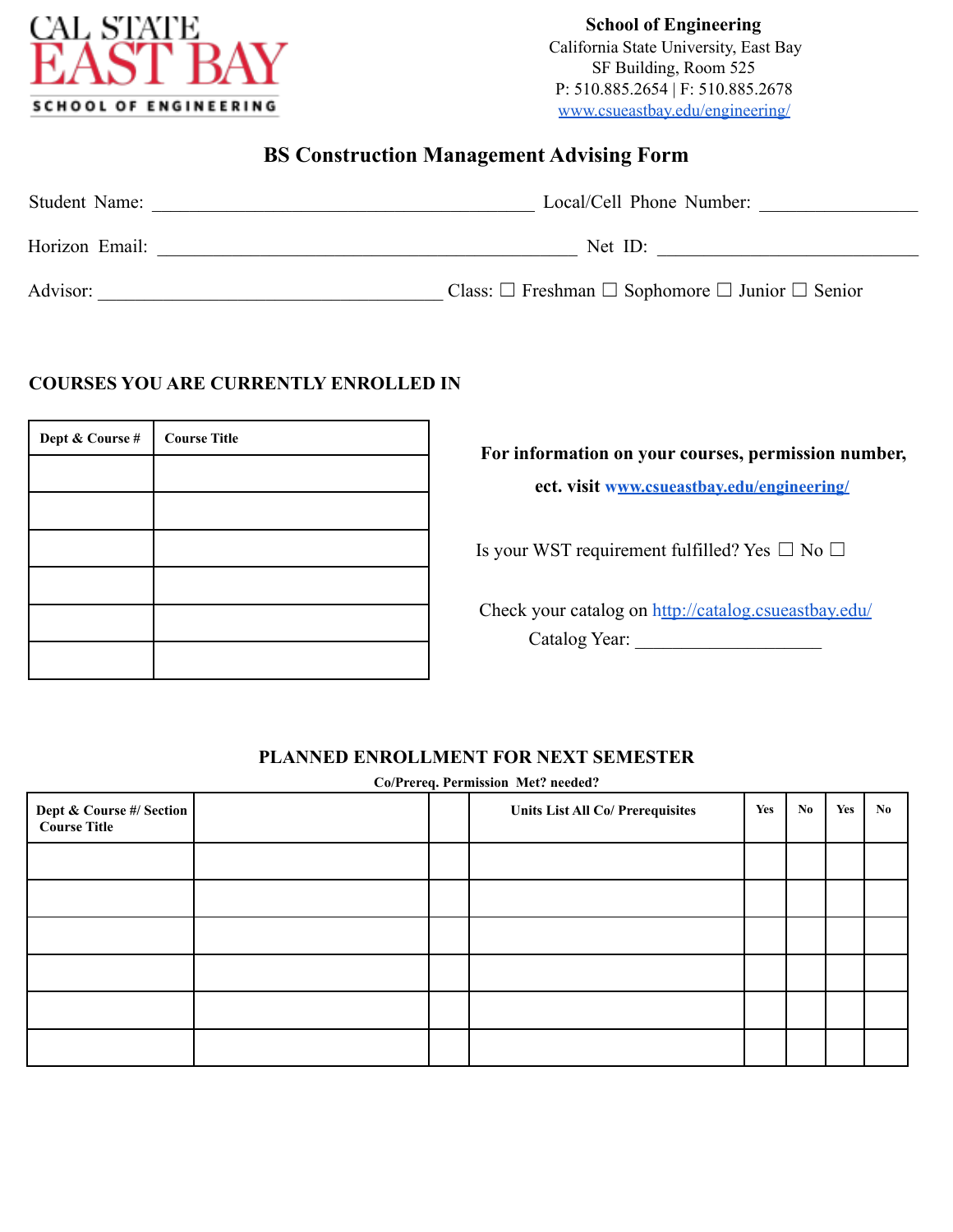**Total Units: \_\_\_\_\_\_\_ Over 18 units is an overload. Are you overloaded? Yes** ☐ **No** ☐

| Notes:             |       |
|--------------------|-------|
| Advisor Signature: | Date: |
| Student Signature: | Date: |

## **2021-2022 Catalog for Industrial Engineering**

| <b>Course Number</b> |                     | <b>Title</b>                                                  | <b>Prerequisite</b>                            | $\checkmark$ |
|----------------------|---------------------|---------------------------------------------------------------|------------------------------------------------|--------------|
| <b>Semester</b>      | Quarter             | <b>Lower Division Core Courses 37units</b>                    |                                                |              |
|                      |                     | Students need a "C" or better in MATH 130, MATH 131, MATH 210 |                                                |              |
| ACCT 210             | <b>ACCT 2251</b>    | Introduction to Financial Accounting                          |                                                |              |
| <b>CHEM 110</b>      |                     | <b>General Chemistry for Engineering</b>                      | Co-req MATH 130, MATH 125, OR MATH130          |              |
| <b>CMGT 101</b>      | <b>CMGT 1011</b>    | Introduction to Construction Management                       |                                                |              |
| <b>CMGT 142</b>      | <b>ENGR 1420</b>    | <b>Construction Graphics and Plans Reading</b>                |                                                |              |
| <b>CMGT 201</b>      | <b>CMGT 2011</b>    | Surveying                                                     | <b>MATH 130</b>                                |              |
| <b>CMGT 206</b>      | <b>CMGT 2060</b>    | <b>Construction Methods</b>                                   | CHEM 110, CMGT 101, PYS 125<br>Co-req PHYS 126 |              |
| <b>CMGT 207</b>      | <b>CMGT 2070</b>    | <b>Construction Methodsl</b>                                  | <b>CMGT 206</b>                                |              |
| ECON 200             | <b>ECON 2301</b>    | Principles of Microeconomics                                  | Intermediate Algebra                           |              |
| <b>MATH 130</b>      | 1304, 1305          | Calculus I                                                    | <b>MATH 120 OR MATH 125</b>                    |              |
| <b>PHYS 125</b>      | <b>PHYS 2701</b>    | Principles of Physics I                                       | MATH 120 Co-req MATH 120                       |              |
| <b>PHYS 126</b>      | <b>PHYS 2702</b>    | Principles of Physics II                                      | <b>PHYS 125</b>                                |              |
| <b>PSYC 100</b>      | <b>PSYC 1000</b>    | General Psychology                                            |                                                |              |
|                      |                     | <b>Upper Division Core Courses 41 Units</b>                   |                                                |              |
| <b>CMGT 310</b>      | <b>CMGT 3101</b>    | Statics and Strength of Materials                             | <b>PHYS 125</b>                                |              |
| <b>CMGT</b><br>320   | <b>CMGT</b><br>3280 | <b>Construction Law</b>                                       | <b>Construction Management Major</b>           |              |
| <b>CMGT 325</b>      | 3250 OR<br>4250     | Electrical & Mechanical Systems in<br>Construction            | <b>PHYS 126</b>                                |              |
| <b>CMGT 340</b>      | <b>CMGT 4400</b>    | <b>Construction Cost Estimating</b>                           | <b>Department Consent</b>                      |              |
| <b>CMGT 345</b>      | <b>CMGT 3450</b>    | <b>Building Codes and Commissioning</b>                       | <b>CMGT 207</b>                                |              |